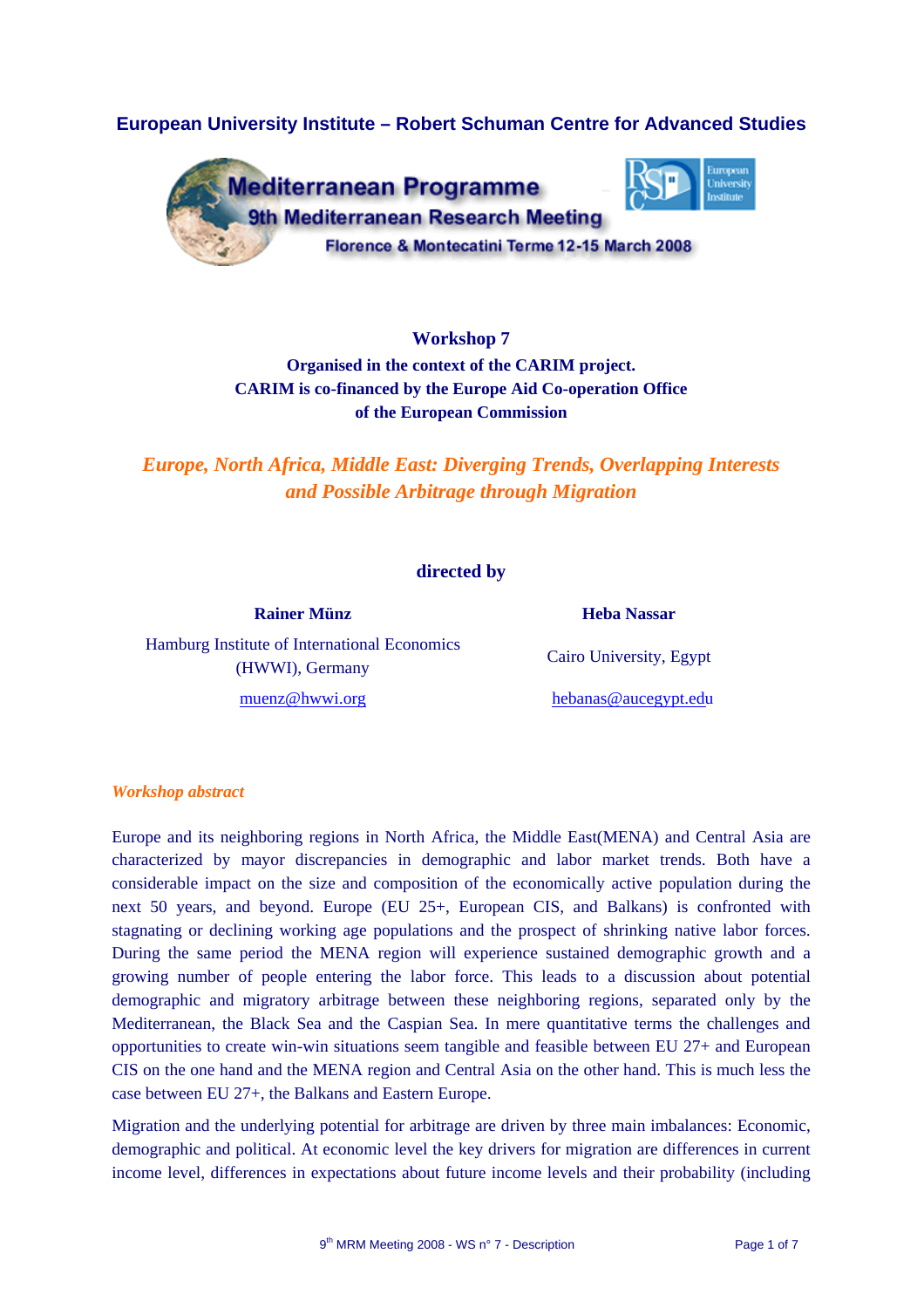unemployment), and the costs of migration which is linked to geographic proximity. The discrepancies for all these variables will eventually decrease. But for now, the economic differential is considerable and creates a major push and pull effect between the "North" and the "South". Demographic disequilibria between countries are a second driver of migration and closely linked to economic considerations. When strong youth cohorts enter the labor market for which no enough jobs can be created this leads to a strong pressure for emigration which is enhanced by the simple fact that it is predominately the younger age cohorts which migrate. Differences in changes in total labor force create a third important demographic driver. As labor force in the North is stagnating and eventually shrinking while substantially expanding in the South the potential impact on migration becomes clear. Last but not least do political disequilibria have an impact on migration flows.

In mere quantitative terms the challenges and opportunities to create win-win situations seem tangible and feasible between EU 25+ and European CIS on the one hand and the MENA region and Central Asia on the other hand.

The seminar will:

- Analyze existing demographic and economic imbalances between Europe, Turkey and the MENA region;
- Discuss the implications of those imbalances for current and future migration flows; Assess costs and benefits of migration to Europe; Assess net-migration needs in Europe and capacity of provision in the MENA region and Turkey;
- Look beyond this assessment by also discussing strategies to counterbalance labor force decline in Europe by higher labor force participation rates and later retirement;
- Explore development opportunities for the MENA region linked to demographic change and migration;

## *Workshop description*

Europe and its neighboring regions in North Africa, the Middle East (MENA) and Central Asia are characterized by mayor discrepancies in demographic and labor market trends. Both have a considerable impact on the size and composition of the economically active population during the next 45-50 years, and beyond. Europe (EU 27, European CIS, and Balkans) is confronted with stagnating or declining working age populations and the prospect of shrinking native labor forces. During the same period the MENA region, Turkey and Central Asia will experience sustained demographic growth and a growing number of people entering the labor force. This leads to a discussion about potential demographic and migratory arbitrage between these neighboring regions, separated only by the Mediterranean, the Black Sea and the Caspian Sea. In mere quantitative terms the challenges and opportunities to create win-win situations seem tangible and feasible between EU 25+ and European CIS on the one hand and the MENA region and Central Asia on the other hand. This is much less the case between EU 27, the Balkans and Eastern Europe.

Migration and the underlying potential for arbitrage are driven by three main imbalances: Economic, demographic and political. At economic level the key drivers for migration are differences in current income level, differences in expectations about future income levels and their probability (including unemployment), and the costs of migration which is linked to geographic proximity. The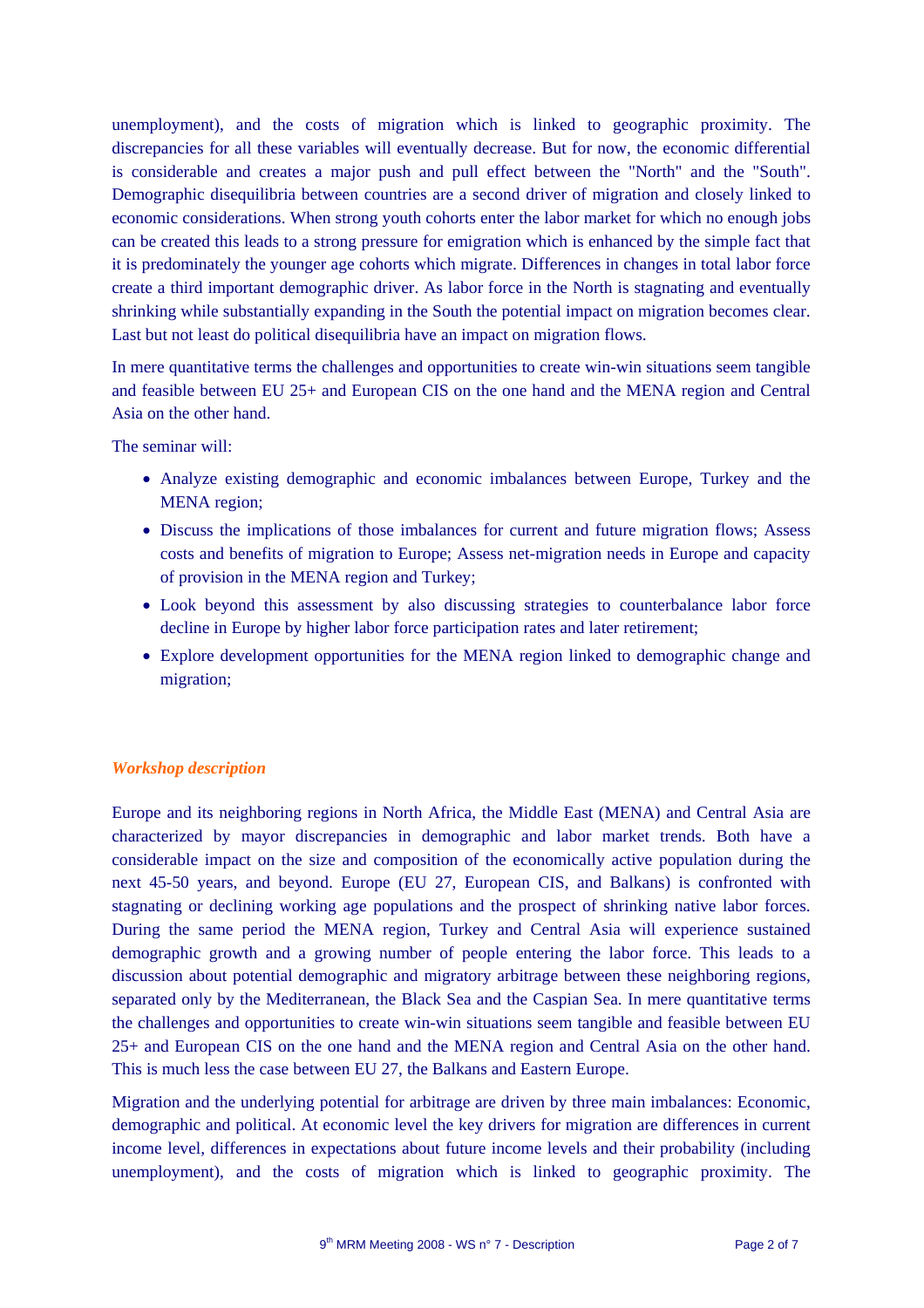discrepancies for all these variables will eventually decrease but is currently very high and creates a major push and pull effect between the "North" and the "South". Demographic disequilibria between countries are a second driver of migration and closely linked to economic considerations. When strong youth cohorts enter the labor market for which no enough jobs can be created this leads to a strong pressure for emigration which is enhanced by the simple fact that it is predominately the younger age cohorts which migrate. Differences in changes in total labor force create a second important demographic driver. As labor force in the North is stagnating and eventually shrinking while substantially expanding in the South the potential impact on migration becomes clear. Last but not least do political disequilibria impact migration flows, most visible at the time of armed conflicts but also resulting from low levels of democratization and disrespect of civil and human rights. Also in this area are the differences between the North and South still sizable.

The broad effects of these disequilibria, and the challenges and opportunities of migration between the EU27 and the Middle-East and Northern African Countries have been investigated in a number of studies (including efforts of the CARIM project, the World Bank and the EU). The proposed work shop extends the analysis in three directions. First, should have a broader geographic coverage and extend the analysis into the European CIS and the Balkans. Second, it should also investigate the domestic alternatives in the North to migration, that is how increased labor force participation policies are able to compensate, and it should also move from a mere net demographic gap analysis to one which takes account that many migrants will return to their home countries. And last but not least the analysis should move from mere quantities of migration flows to questions of qualities of migrants, i.e. their skill levels and composition and their importance for the net benefits of migration and what can be done to improve.

International migration is caused by major economic, demographic, labor market and social security gaps between sending and receiving countries. But international migration is also a process with the potential to reduce such gaps. Therefore, sending and receiving countries should explore win-win solutions that allow the countries and economies involved as well as the migrants to gain from geographic mobility of labor and skills.

For EU 27 it is clear that labor market related reforms leading to higher labor force participation rates – in line with the Lisbon targets and beyond – are unavoidable. At the same time such reforms will probably not be sufficient to fully counterbalance shrinking native work forces. On the other hand North Africa, the Middle East and Central Asia will not be able to solve their employment problems by just "exporting" surplus labor. Europe's neighboring regions also need economic and labor market reforms to cope with rapid increase of working age populations.

In this context immigration should only be seen as a partial answer to aging and eventually shrinking domestic societies in Europe and growth of working age populations in neighboring regions. Migration can play such a role only if Europe is able to attract migrants with needed skill levels and these migrants have access to formal labor markets and the possibility to establish their own businesses. Availability of people, however, is not enough. Availability of qualifications and skills matters to a great extent.

Europe will have to develop a comprehensive migration policy that balances economic and humanitarian aspects and incorporates selection and admission procedures for people who qualify for economic reasons as temporary migrants or as permanent immigrants. Experiences of traditional countries of immigration (TCI's) in particular, Australia, Canada, and New Zealand—should be analyzed and adapted. In this context, the EU and its member states also have to review and improve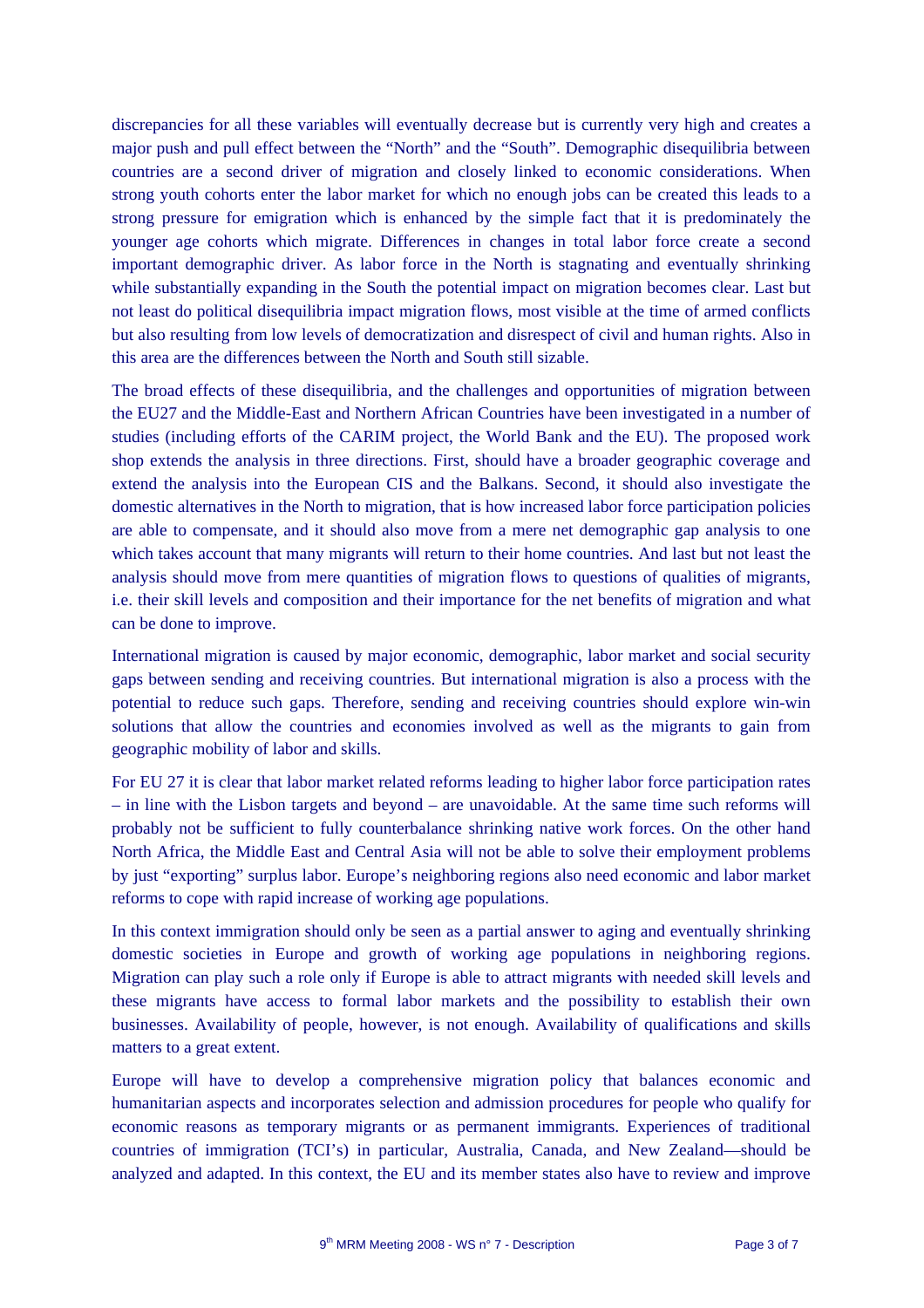integration policies and arrangements regulating claims of migrants to social security benefits (including the portability of such claims in case of remigration) and services such as education and health care.

A permanent dialogue between the EU and neighboring countries should explore the possibility of cooperation in various migration-related fields. Among them are visa regimes, residence and work permits, living and working conditions of migrant workers and permanent immigrants, brain drain and skill formation, co-financing of educational systems, transferability and portability of acquired rights/claims toward social security. Such migration-related issues should also become elements of future formal agreements between the EU and its neighboring regions.

In light of these findings and conclusions the authors of this paper would like to suggest the following policy measures:

- Developing a platform for institutional dialogue between sending and receiving countries
- Extending the Bologna process to MENA and CIS countries
- Extending certification and peer review process to vocational education and technical training (VET)
- Improving portability of social benefits and acquired rights for migrants
- Exploring the possibility for joint development of skills
- Exploring the possibility for joint recruitment strategies
- Exploring the possibility for capacity building and co-financing
- joint recruitment strategies
- Developing "package deals" between sending countries and EU 25+ that would allow for "give and take"

No sound policy advice can be given and no knowledge base can be expanded in the fields of international migration, cooperation between sending and receiving countries and the identification of win-win solutions without accurate data and information. Therefore further research and analytical efforts are necessary in following areas:

- *Improvement of data quality*. Today research and policy making are restricted due to the poor quality and scarce availability of data on certain crucial aspects of migration, particularly the most basic data on the quantity and composition of migration flows and financial data on remittances.
- *Learning from traditional countries of immigration.* Australia, Canada, New Zealand and to a somewhat smaller extent also – the USA have a long tradition of pro-active recruitment of immigrants. Comparative analysis should focus on these experiences and help to identify proactive strategies that could be of relevance to Europe.
- *Labor market effects*. The effects of international migration on the labor markets are of major concern to both sending and receiving countries. Research is needed on the implications of temporary versus permanent migration, skilled versus unskilled migration with the goal of deriving best practices and policy recommendations for migration issues associated with regional agreements on migration and free-trade negotiations. In this context it would also be important to learn to what extent skills and/or flexibility of migrants enhance economic integration.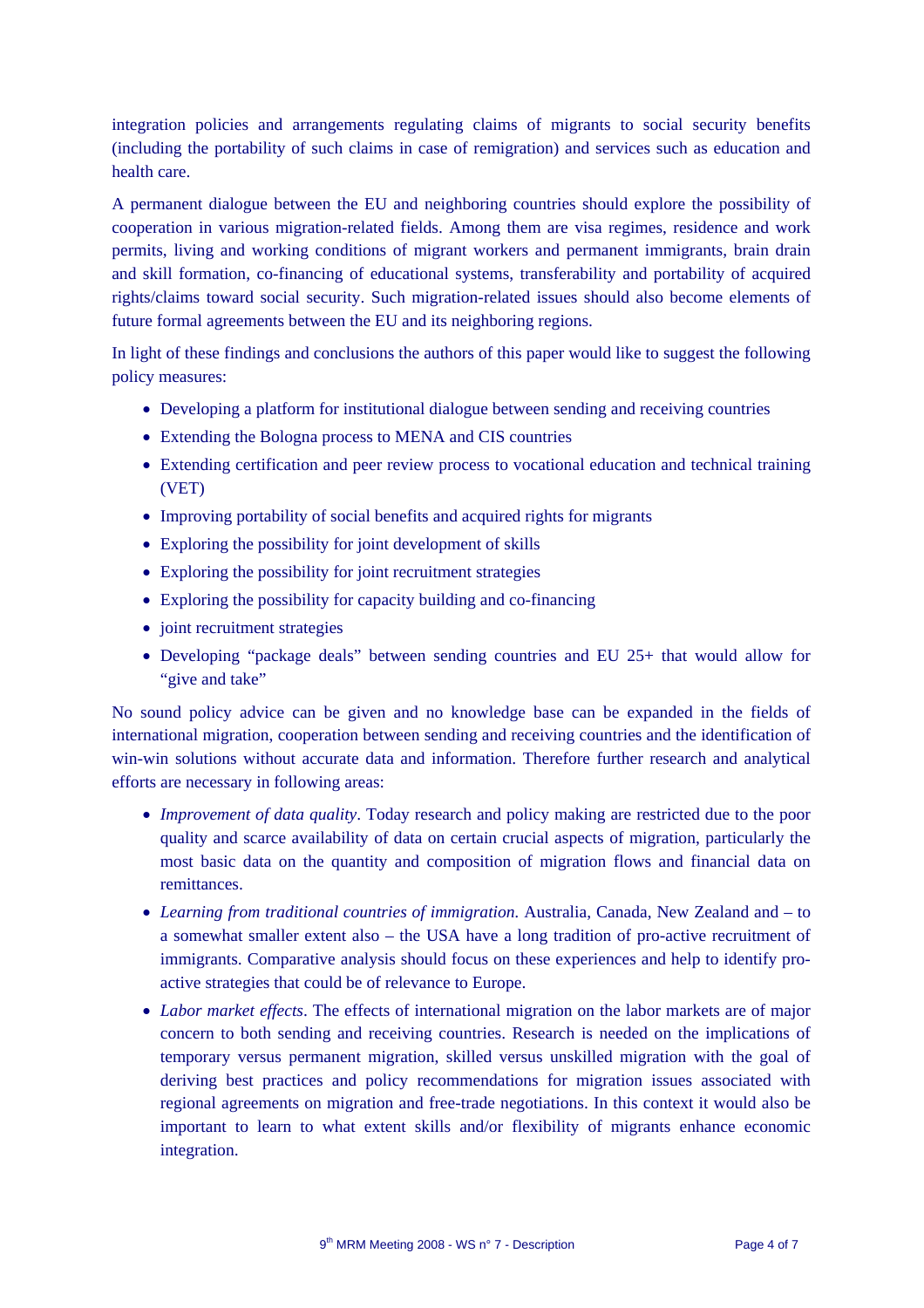- *Brain drain vs. helpful export of labor and skills.* The emigration of highly skilled workers has been accelerated by the introduction of selective policies in various receiving countries. This is a topic of great concern to low-income and middle-income countries. Further research should help identifying under which circumstances labor-sending countries suffer from the outflow of human capital and under which circumstances the associated remittance flows and skill transfers benefit sending countries. Further research should explore what kind of export of labor and skills can be helpful for a country with rapid increase of working age populations.
- *Access to social services and transferability of social benefits and entitlements*. From a research point of view social protection of international migrants is a largely unexplored field. Among the core issues are labor standards, the access of migrant workers to such social services as health care and education, and the transferability of such social benefits as health insurance and entitlement for old-age pension.
- *Development impact and poverty reduction.* Migration could be seen as an important tool to cope with demand shocks and economic depressions. For a few developing countries, no substantial development may be possible without significant out-migration. Under such circumstances it is desirable to explore best practices of migration management ideally based on cooperation and agreements between sending and receiving countries.

## *Directors' individual paper abstracts*

#### *Demographic Change in EU27 and in Neighboring Regions*

#### **Rainer Muenz**

EU 27 member states and other countries of Europe (EEA, Balkans, Russia, Ukraine) experience the lowest fertility worldwide. And most EU 27 member states as well as all other countries of Western Europe belong to the group of countries with the highest life expectancy world wide. As a consequence, at the beginning of the 21st century, already 14 out of 27 EU member states reported an excess of deaths over births and therefore a decline of their native populations. In the future the majority of EU member states will experience such an excess of deaths over births. Future population size will therefore depend upon net migration.

Most experts assume that immigrants will only partly compensate for the declining native population and work force. As a consequence medium-term population projections of Eurostat and the UN population division for EU 27 expect a moderate decline in EU total population after the year 2025. Both projections assume a continuing increase from today level until 2025 and a subsequent decline until 2050, with most of the new EU member states in Central Europe and some old member states— Germany and Southern Europe in particular—anticipated to have a marked decrease of native populations.

Based on the UN population projection (medium variant) total population for EU 27 will increase and then start to decline. During the same period, in the absence of mass migration Western and Central Europe's total population would gradually start to decline after the year 2010.

Neighboring Balkan countries of South-Eastern Europe—including EU candidate countries—already have population decline and will continue to do so. A similar decline is likely to occur in Russia and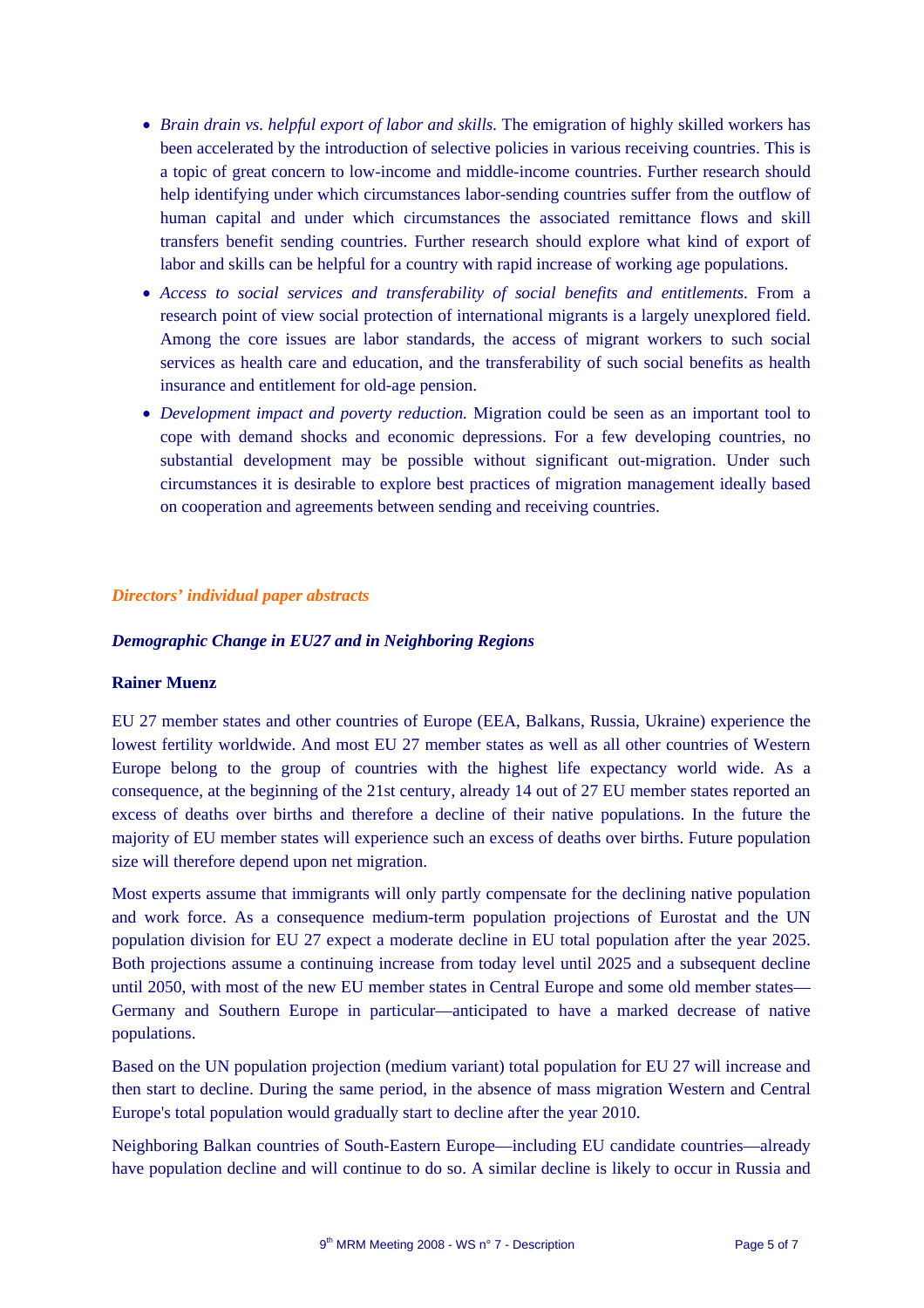other European CIS countries. During the same period Central Asian CIS countries will continue to have demographic growth. According to the analyzed projection the number of inhabitants will increase. Neighboring Turkey's population is expected to grow at a similar pace.

Among the world regions analyzed in this paper, the largest growth will occur in the Middle East and North Africa. Labor importing Gulf States will double their total population. The remaining countries of North Africa and the Middle East (MENA) region will also experience dramatic increase.

The paper will explore these trends and assess possibilities for demographic and labor market arbitrage between these regions.

#### *Does the skill mix matter?*

### **Heba Nassar**

Past research has classified Arab migration according to its two distinct migratory patterns: intraregional migration and extra-regional migration. Regarding intra-regional migration, the complementarity of supply and demand of Arab migrant labor within the region has mostly been perceived as mutually beneficial. On the other hand, extra-regional migration has shown somewhat different patterns, *inter alia* in terms of the time-horizon of the migrants. The main trend being observed regarding mobility from the Southern Mediterranean MENA countries to the Northern Mediterranean European countries is the increase in the volume of such migration, despite all pressures to reduce it. The demographic changes in both Northern and Southern Mediterranean countries have been major concerns for academic as well as policy-oriented research. The demographic situation in the MENA region varies considerably among the countries of the region and between the region itself and the Northern Mediterranean European countries. Whereas Northern Mediterranean European countries have completed their demographic transition, those in the MENA region are still encountering substantial demographic changes. Not only mortality, fertility and infant mortality rates differ considerably, but also the size and the structure of these populations.

Economic considerations suggest that the (net) benefit of migration and their distributive effects between countries and within countries depend on the skill composition of migrants as well as that of the labor force in the sending and receiving countries. . The education these migrants have received is at the expense of their country of origin (at a cost varying with the level of education) and will be beneficial to the country, where they migrate, if they will be employed. Migration, however, also generates financial flows on the international level and it might foster as well the building of crossborder transfer of products.

Financial transfers to countries of origin possibly might offset the initial investment on education. This happens in particular, if savings from income earned abroad, remitted to the families of origin, are greater than the income that would have been earned in the countries of origin (weighted by the probability of being employed). In addition, the initial investment on human capital at home might be offset when additional skills are gained in countries of destination and benefit the countries of origin, either directly in case of return migration during their productive life, or indirectly through economic activities undertaken by migrants in their home countries.